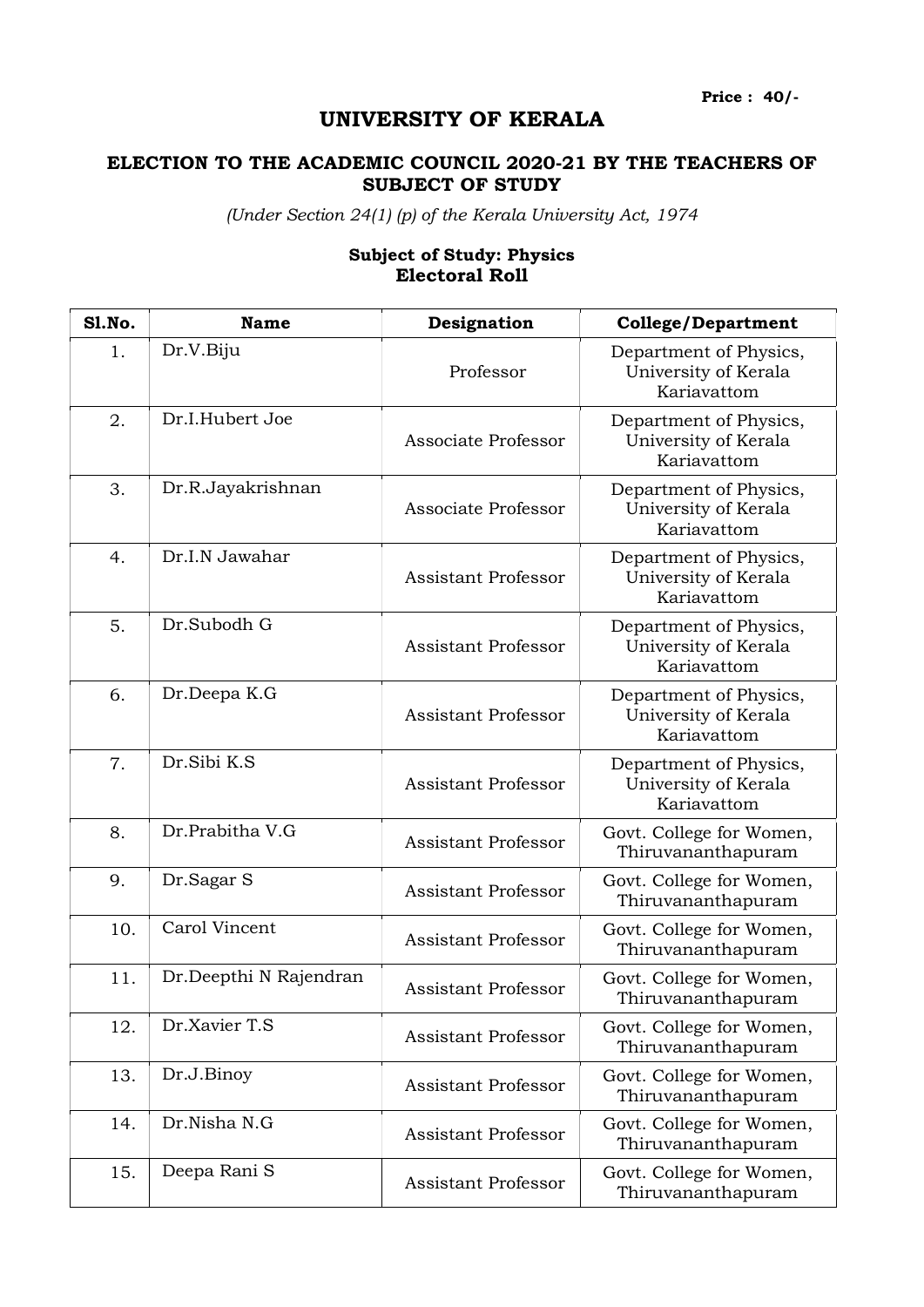| 16. | Dr.Abhilash Kumar R.G  | <b>Assistant Professor</b> | Govt. College for Women,<br>Thiruvananthapuram |
|-----|------------------------|----------------------------|------------------------------------------------|
| 17. | Deepa N.Bhadran        | <b>Assistant Professor</b> | Govt. College for Women,<br>Thiruvananthapuram |
| 18. | Biji M.S               | <b>Assistant Professor</b> | Govt. Arts College,<br>Thiruvananthapuram      |
| 19. | Dr.Seema C.S           | <b>Assistant Professor</b> | Govt. Arts College,<br>Thiruvananthapuram      |
| 20. | Dr.Vikas L.S           | <b>Assistant Professor</b> | Govt. Arts College,<br>Thiruvananthapuram      |
| 21. | Dr.B.Unnikrishnan Nair | Principal                  | University College,<br>Thiruvananthapyram      |
| 22. | Santhosh Kumar. G      | Associate Professor        | University College,<br>Thiruvananthapyram      |
| 23. | Madhu. G               | <b>Assistant Professor</b> | University College,<br>Thiruvananthapyram      |
| 24. | Amarnadh, R. U         | <b>Assistant Professor</b> | University College,<br>Thiruvananthapyram      |
| 25. | Saji. S. K             | <b>Assistant Professor</b> | University College,<br>Thiruvananthapyram      |
| 26. | Viji. V. R             | <b>Assistant Professor</b> | University College,<br>Thiruvananthapyram      |
| 27. | Dr. Prince. P. R       | <b>Assistant Professor</b> | University College,<br>Thiruvananthapyram      |
| 28. | Sajan. P. Shamsudeen   | <b>Assistant Professor</b> | University College,<br>Thiruvananthapyram      |
| 29. | Vipin Das. V           | <b>Assistant Professor</b> | University College,<br>Thiruvananthapyram      |
| 30. | Soumya. S. S           | <b>Assistant Professor</b> | University College,<br>Thiruvananthapyram      |
| 31. | Vinodkumar. R          | <b>Assistant Professor</b> | University College,<br>Thiruvananthapyram      |
| 32. | Arya. B                | <b>Assistant Professor</b> | University College,<br>Thiruvananthapyram      |
| 33. | Vivekanandan. R. S     | <b>Assistant Professor</b> | University College,<br>Thiruvananthapyram      |
| 34. | Bindu S                | <b>Assistant Professor</b> | University College,<br>Thiruvananthapyram      |
| 35. | Devi R Nair            | <b>Assistant Professor</b> | University College,<br>Thiruvananthapyram      |
| 36. | Deepti S Nair          | <b>Assistant Professor</b> | Government College,<br>Kariavattom             |
| 37. | S.Sreela               | Associate Professor        | Government College,<br>Kariavattom             |
| 38. | Aneesh Kumar R         | <b>Assistant Professor</b> | Government College,<br>Kariavattom             |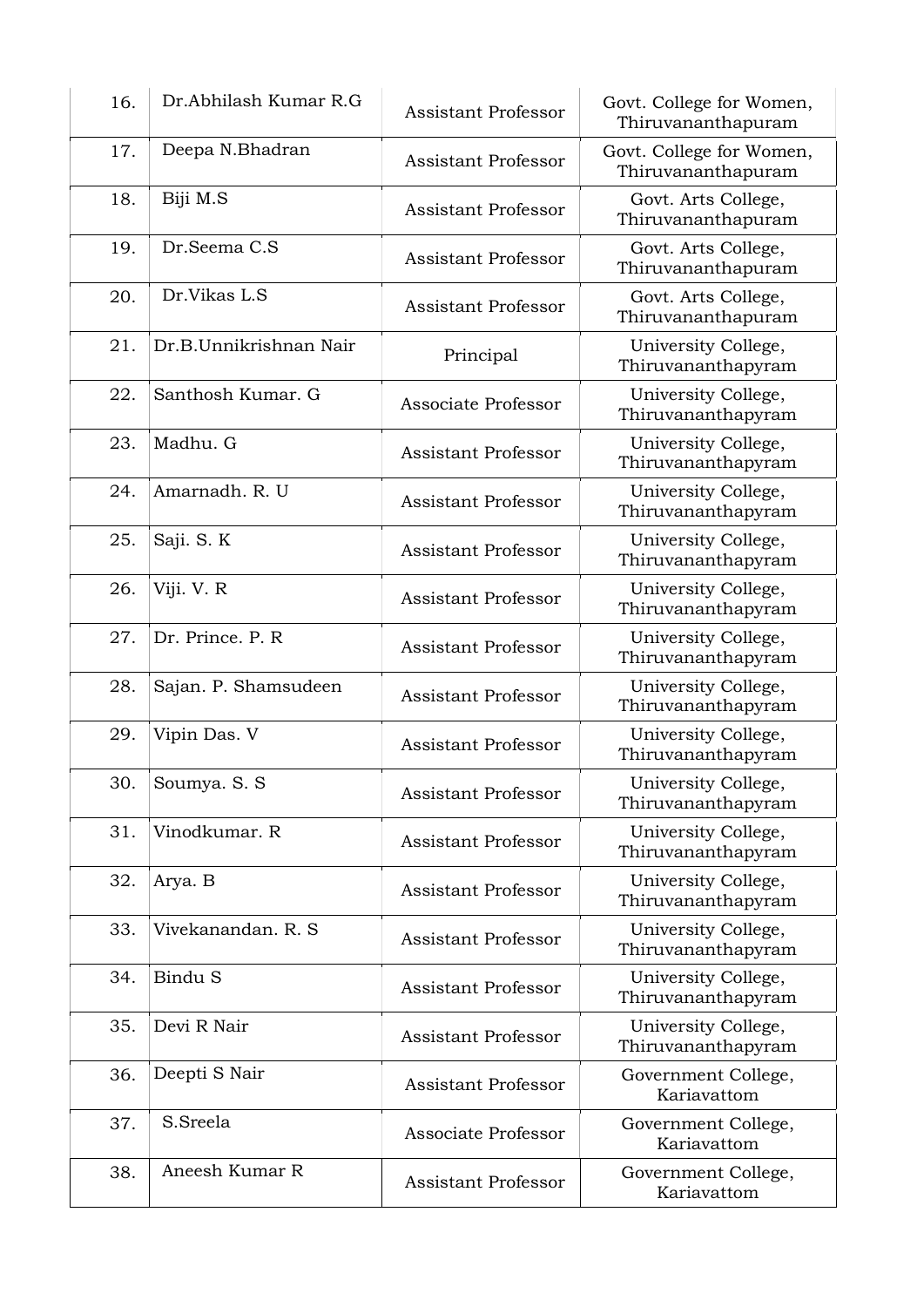| 39. | Dr.Santhosh G               | <b>Assistant Professor</b> | Government College,<br>Kariavattom                                          |
|-----|-----------------------------|----------------------------|-----------------------------------------------------------------------------|
| 40. | Dr.Sajeev D                 | <b>Assistant Professor</b> | Government College,<br>Kariavattom                                          |
| 41. | Dr.Jolly Bose R             | <b>Assistant Professor</b> | Government College,<br>Kariavattom                                          |
| 42. | A.S Jaya                    | Associate Professor        | Government College,<br>Kariavattom                                          |
| 43. | Jasmin M                    | <b>Assistant Professor</b> | Government College, Attingal                                                |
| 44. | Dr.Saji Stephen D           | Principal                  | Government College,<br>Nedumangad                                           |
| 45. | Reshmy V.K                  | <b>Assistant Professor</b> | Government College,<br>Nedumangad                                           |
| 46. | Dr.Simil Thomas             | <b>Assistant Professor</b> | Government College,<br>Nedumangad                                           |
| 47. | Nayana Madhu                | <b>Assistant Professor</b> | Government College,<br>Nedumangad                                           |
| 48. | Sheena S Sukumaran          | <b>Assistant Professor</b> | Govt KNM Arts &<br>Science College,<br>Kanjiramkulam,<br>Thiruvananthapuram |
| 49. | Dr.Deepa M                  | Principal                  | All Saints College<br>Thiruvananthapuram                                    |
| 50. | Dr.Caroline Beena<br>Mendez | Associate professor        | All Saints College<br>Thiruvananthapuram                                    |
| 51. | Dr. Anjana P S              | <b>Assistant Professor</b> | All Saints College<br>Thiruvananthapuram                                    |
| 52. | Dr. Veena Suresh Babu       | <b>Assistant Professor</b> | All Saints College<br>Thiruvananthapuram                                    |
| 53. | Dr.Renju R.Krishnan         | <b>Assistant Professor</b> | St.Xavier's College,<br>Thumba                                              |
| 54. | Fr.Dr.Shibu Joseph          | <b>Assistant Professor</b> | St.Xavier's College,<br>Thumba                                              |
| 55. | Dr. Parvathi, M.R.          | <b>Assistant Professor</b> | HHMSPB NSS College for<br>Women, Neeramankara                               |
| 56. | Dr.Sutheertha.S.Nair        | <b>Assistant Professor</b> | HHMSPB NSS College for<br>Women, Neeramankara                               |
| 57. | Dhanya. K.S.                | <b>Assistant Professor</b> | HHMSPB NSS College for<br>Women, Neeramankara                               |
| 58. | Dr. Smitha.S.L              | <b>Assistant Professor</b> | HHMSPB NSS College for<br>Women, Neeramankara                               |
| 59. | Dr. Ariya Saraswathy        | <b>Assistant Professor</b> | HHMSPB NSS College for<br>Women, Neeramankara                               |
| 60. | Dr.Suresh Kumar B           | Associate Professor        | Mahatma Gandhi College,<br>Thiruvananthapuram                               |
| 61. | Dr.N.Gopakumar              | On deputation              | Mahatma Gandhi college,                                                     |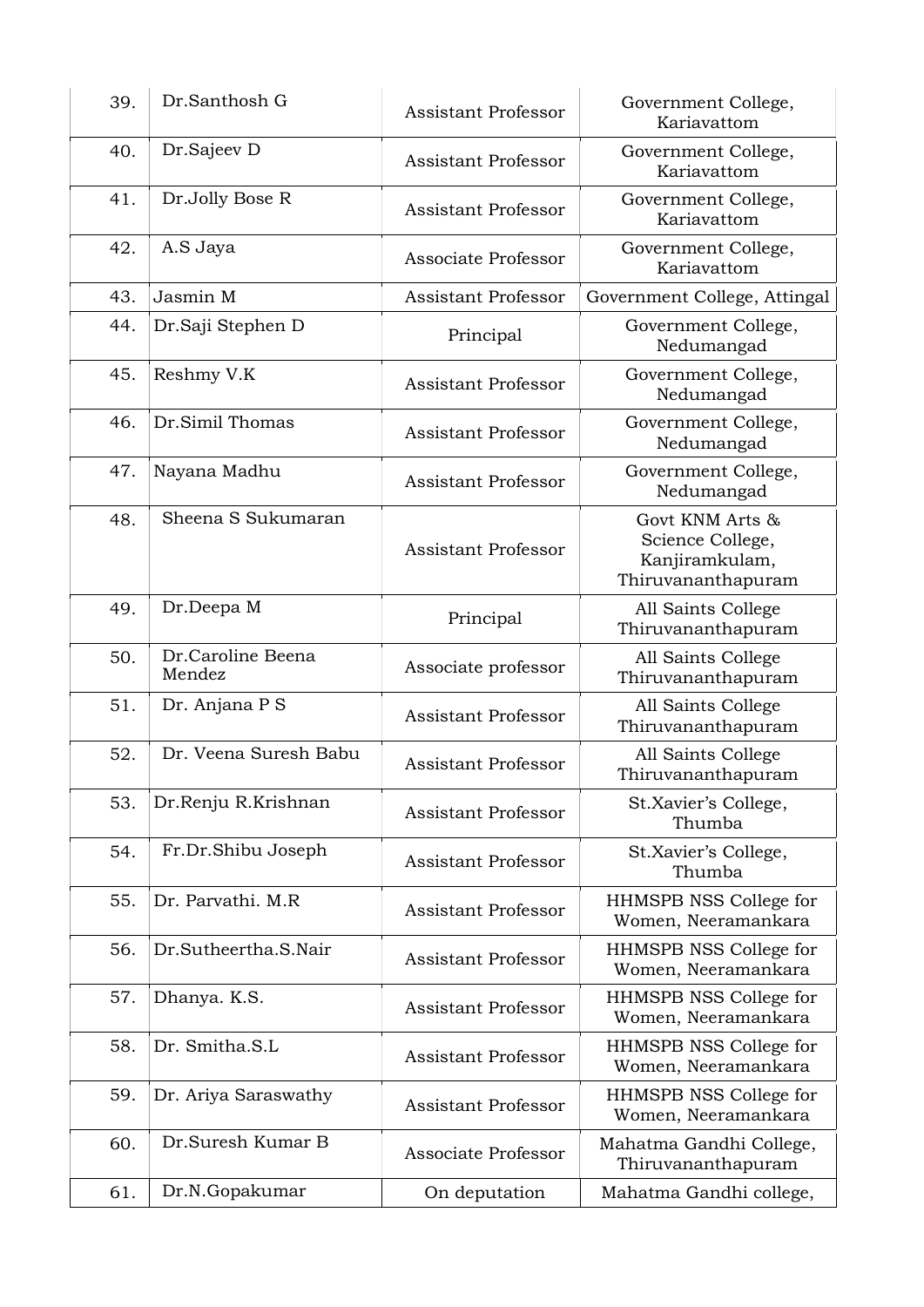|     |                            |                            | Thiruvananthapuram                                        |
|-----|----------------------------|----------------------------|-----------------------------------------------------------|
| 62. | Dr.Bijini B.R              | <b>Assistant Professor</b> | Mahatma Gandhi College,<br>Thiruvananthapuram             |
| 63. | Dr.Praveen V.N             | <b>Assistant Professor</b> | Mahatma Gandhi College,<br>Thiruvananthapuram             |
| 64. | Dr.Kavitha V.T             | <b>Assistant Professor</b> | Mahatma Gandhi College,<br>Thiruvananthapuram             |
| 65. | Dr.Meenu S                 | <b>Assistant Professor</b> | Mahatma Gandhi College,<br>Thiruvananthapuram             |
| 66. | Dr.Prabitha B.Nair         | <b>Assistant Professor</b> | Mahatma Gandhi College,<br>Thiruvananthapuram             |
| 67. | Dr.Vaisakhan Thampi<br>D.S | <b>Assistant Professor</b> | Mahatma Gandhi College,<br>Thiruvananthapuram             |
| 68. | Dr.Prasanth C.S.           | <b>Assistant Professor</b> | Mahatma Gandhi College,<br>Thiruvananthapuram             |
| 69. | Dr.J.M.Raj                 | <b>Assistant Professor</b> | Mahatma Gandhi College,<br>Thiruvananthapuram             |
| 70. | Dr. Jijimon.K.Thomas       | Associate Professor        | Mar Ivanios College,<br>Nalanchira,<br>Thiruvananthapuram |
| 71. | Dr. Annamma John           | Associate Professor        | Mar Ivanios College,<br>Nalanchira,<br>Thiruvananthapuram |
| 72. | Dr. John Jacob             | <b>Assistant Professor</b> | Mar Ivanios College,<br>Nalanchira,<br>Thiruvananthapuram |
| 73. | Dr. C T. Mathew            | <b>Assistant Professor</b> | Mar Ivanios College,<br>Nalanchira,<br>Thiruvananthapuram |
| 74. | Dr. Twinkle A R            | <b>Assistant Professor</b> | Mar Ivanios College,<br>Nalanchira,<br>Thiruvananthapuram |
| 75. | Dr. Suma Bai K C           | <b>Assistant Professor</b> | Mar Ivanios College,<br>Nalanchira,<br>Thiruvananthapuram |
| 76. | Dr. K C Preetha            | Principal                  | Sree Narayana College,<br>Sivagiri, Varkala               |
| 77. | Dr. Aranya S               | <b>Assistant Professor</b> | Sree Narayana College,<br>Sivagiri, Varkala               |
| 78. | Sajesh Sasidharan          | <b>Assistant Professor</b> | Sree Narayana College,<br>Sivagiri, Varkala               |
| 79. | Veenas CL                  | <b>Assistant Professor</b> | Sree Narayana College,<br>Sivagiri, Varkala               |
| 80. | Jyothish B                 | <b>Assistant Professor</b> | Sree Narayana College,<br>Sivagiri, Varkala               |
| 81. | Parvathi S Babu            | <b>Assistant Professor</b> | Sree Narayana College,<br>Sivagiri, Varkala               |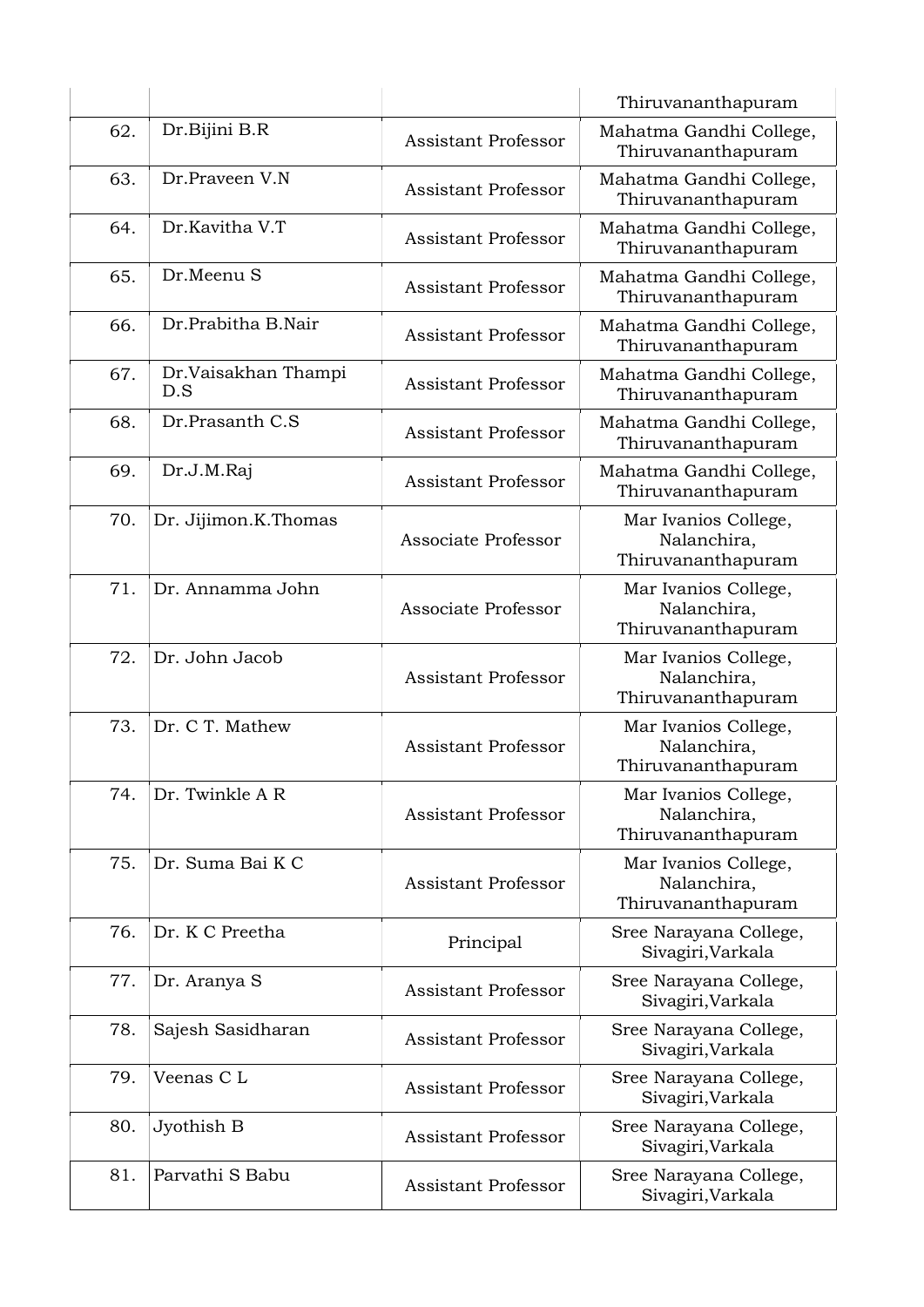| 82.  | Aiswarya Mol N S    | <b>Assistant Professor</b> | Sree Narayana College,<br>Sivagiri, Varkala          |
|------|---------------------|----------------------------|------------------------------------------------------|
| 83.  | Jayasree K          | <b>Assistant Professor</b> | Sree Narayana College,<br>Chempazhanthi              |
| 84.  | Remesh Chandran B R | <b>Assistant Professor</b> | Sree Narayana College,<br>Chempazhanthi              |
| 85.  | Veena V.S           | <b>Assistant Professor</b> | Sree Narayana College,<br>Chempazhanthi              |
| 86.  | Manu K.B            | <b>Assistant Professor</b> | Sree Narayana College,<br>Sivagiri, Varkala          |
| 87.  | Vipin C Bose        | <b>Assistant Professor</b> | Sree Narayana College,<br>Chempazhanthi              |
| 88.  | Dr.V.M. Anandakumar | Principal                  | VTM NSS College<br>Dhanuvachapuram                   |
| 89.  | Dr. H. Padma Kumar  | <b>Assistant Professor</b> | VTM NSS College<br>Dhanuvachapuram                   |
| 90.  | Dr. Deepa V         | <b>Assistant Professor</b> | VTM NSS College<br>Dhanuvachapuram                   |
| 91.  | Dr. K. G. Simi      | <b>Assistant Professor</b> | VTM NSS College<br>Dhanuvachapuram                   |
| 92.  | R. Satheesh         | <b>Assistant Professor</b> | VTM NSS College<br>Dhanuvachapuram                   |
| 93.  | Dr.Shyju G.J        | <b>Assistant Professor</b> | Christian College,<br>Kattakkada                     |
| 94.  | Sheena T.V          | <b>Assistant Professor</b> | Christian College,<br>Kattakkada                     |
| 95.  | Dr.D Shiney Manoj   | <b>Assistant Professor</b> | Christian College,<br>Kattakkada                     |
| 96.  | Dr.Jisha V.T        | <b>Assistant Professor</b> | Christian College,<br>Kattakkada                     |
| 97.  | Dr.Sajikumar A.C    | <b>Assistant Professor</b> | Christian College,<br>Kattakkada                     |
| 98.  | Sree Roop S S       | <b>Assistant Professor</b> | Iqbal college, Peringamala                           |
| 99.  | Shafeer Khan S      | <b>Assistant Professor</b> | Iqbal college, Peringamala                           |
| 100. | Kiran C.G           | <b>Assistant Professor</b> | Iqbal college, Peringamala                           |
| 101. | Dr Anu A            | <b>Assistant Professor</b> | Iqbal college, Peringamala                           |
| 102. | Dr.S.Najidha        | <b>Assistant Professor</b> | Baby John Memorial<br>Government College, Chavara    |
| 103. | Dr.Visnuprasad A.K  | <b>Assistant Professor</b> | Baby John Memorial<br>Government College,<br>Chavara |
| 104. | Vimala V            | Associate Professor        | Fatima Mata National<br>College, Kollam              |
| 105. | Dr.Jojo P.J         | Associate Professor        | Fatima Mata National<br>College, Kollam              |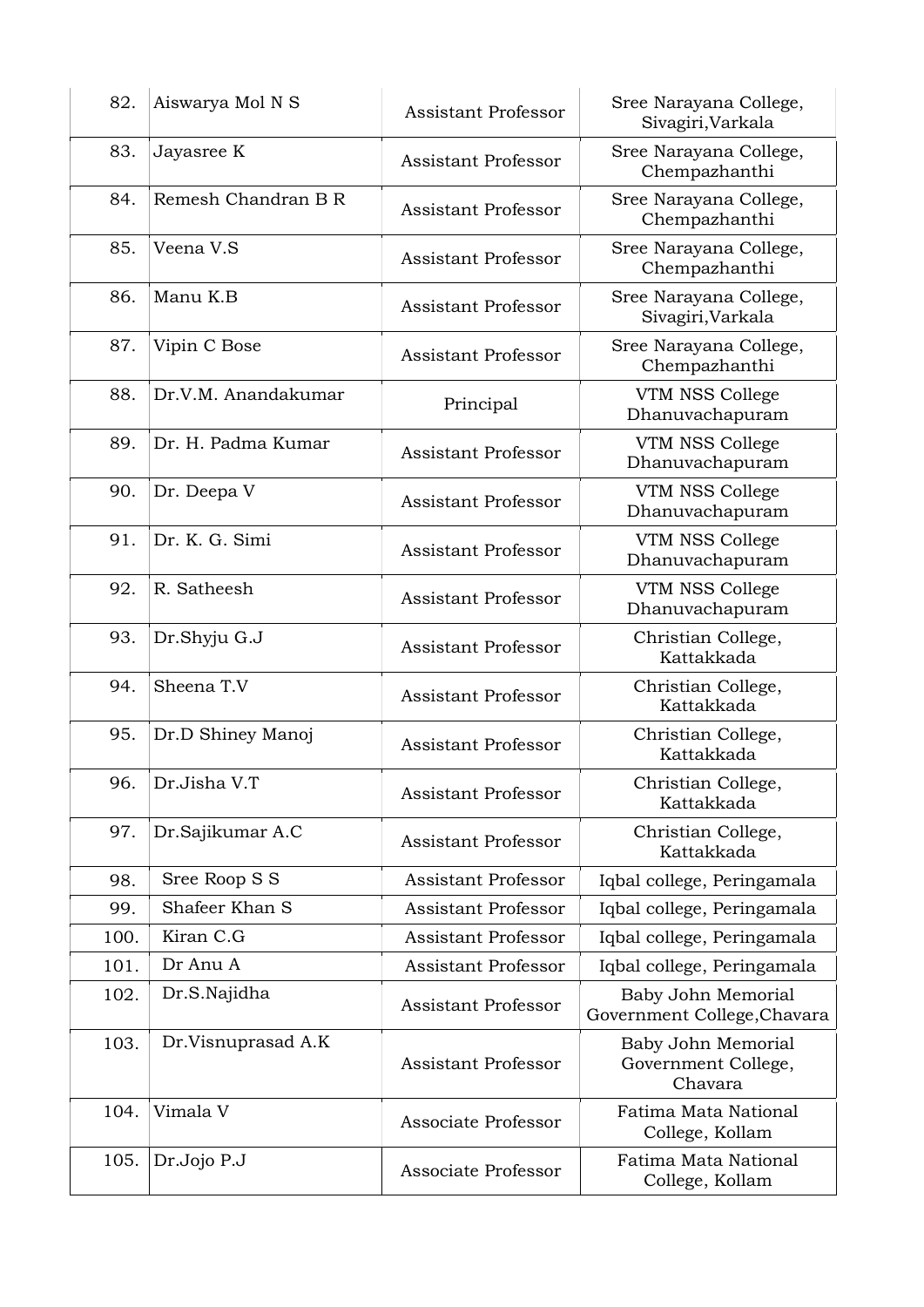| 106. | Ratheesh Kumar R      | <b>Assistant Professor</b> | Fatima Mata National<br>College, Kollam  |
|------|-----------------------|----------------------------|------------------------------------------|
| 107. | Dr.Sheena Mary Y      | <b>Assistant Professor</b> | Fatima Mata National<br>College, Kollam  |
| 108. | Sunil A               | <b>Assistant Professor</b> | Fatima Mata National<br>College, Kollam  |
| 109. | Dr.Jayasree V         | Associate Professor        | K.S.M.D.B College<br>Sasthamcotta        |
| 110. | Dr.Remya GR           | <b>Assistant Professor</b> | K.S.M.D.B College<br>Sasthamcotta        |
| 111. | Dr.Shemeena Basheer N | <b>Assistant Professor</b> | K.S.M.D.B College<br>Sasthamcotta        |
| 112. | Sreelekshmi SV        | <b>Assistant Professor</b> | K.S.M.D.B College<br>Sasthamcotta        |
| 113. | Nisha S Panicker      | <b>Assistant Professor</b> | K.S.M.D.B College<br>Sasthamcotta        |
| 114. | Aparna L.R            | <b>Assistant Professor</b> | TKM College of Arts &<br>Science, Kollam |
| 115. | Dr.P.K.Manoj          | <b>Assistant Professor</b> | TKM College of Arts &<br>Science, Kollam |
| 116. | Safir T.K             | <b>Assistant Professor</b> | TKM College of Arts &<br>Science, Kollam |
| 117. | Dr.Muhammed Salim     | <b>Assistant Professor</b> | TKM College of Arts &<br>Science, Kollam |
| 118. | Dr. Fergy John        | <b>Assistant Professor</b> | St.Gregorios College,<br>Kottarakkara    |
| 119. | Asha G                | <b>Assistant Professor</b> | St.Gregorios College,<br>Kottarakkara    |
| 120. | Dr. Krishakumar V     | <b>Assistant Professor</b> | St.Gregorios College,<br>Kottarakkara    |
| 121. | Dr. Indulal C R       | <b>Assistant Professor</b> | St.Gregorios College,<br>Kottarakkara    |
| 122. | Dr. Aswathy Aromal    | <b>Assistant Professor</b> | St.Gregorios College,<br>Kottarakkara    |
| 123. | Rejani V Koshy        | <b>Assistant Professor</b> | St. Gregorios College,<br>Kottarakkara   |
| 124. | Dr.Rinu Sam           | <b>Assistant Professor</b> | St.Gregorios College,<br>Kottarakkara    |
| 125. | Shibi Krishnan        | <b>Assistant Professor</b> | St.Stephen's College,<br>pathanapuram    |
| 126. | Suchithra S           | <b>Assistant Professor</b> | St.Stephen's College,<br>pathanapuram    |
| 127. | Dr.Ragesh Chandran    | <b>Assistant Professor</b> | St.Stephen's College,<br>pathanapuram    |
| 128. | <b>Riny Varghese</b>  | <b>Assistant Professor</b> | St.Stephen's College,<br>pathanapuram    |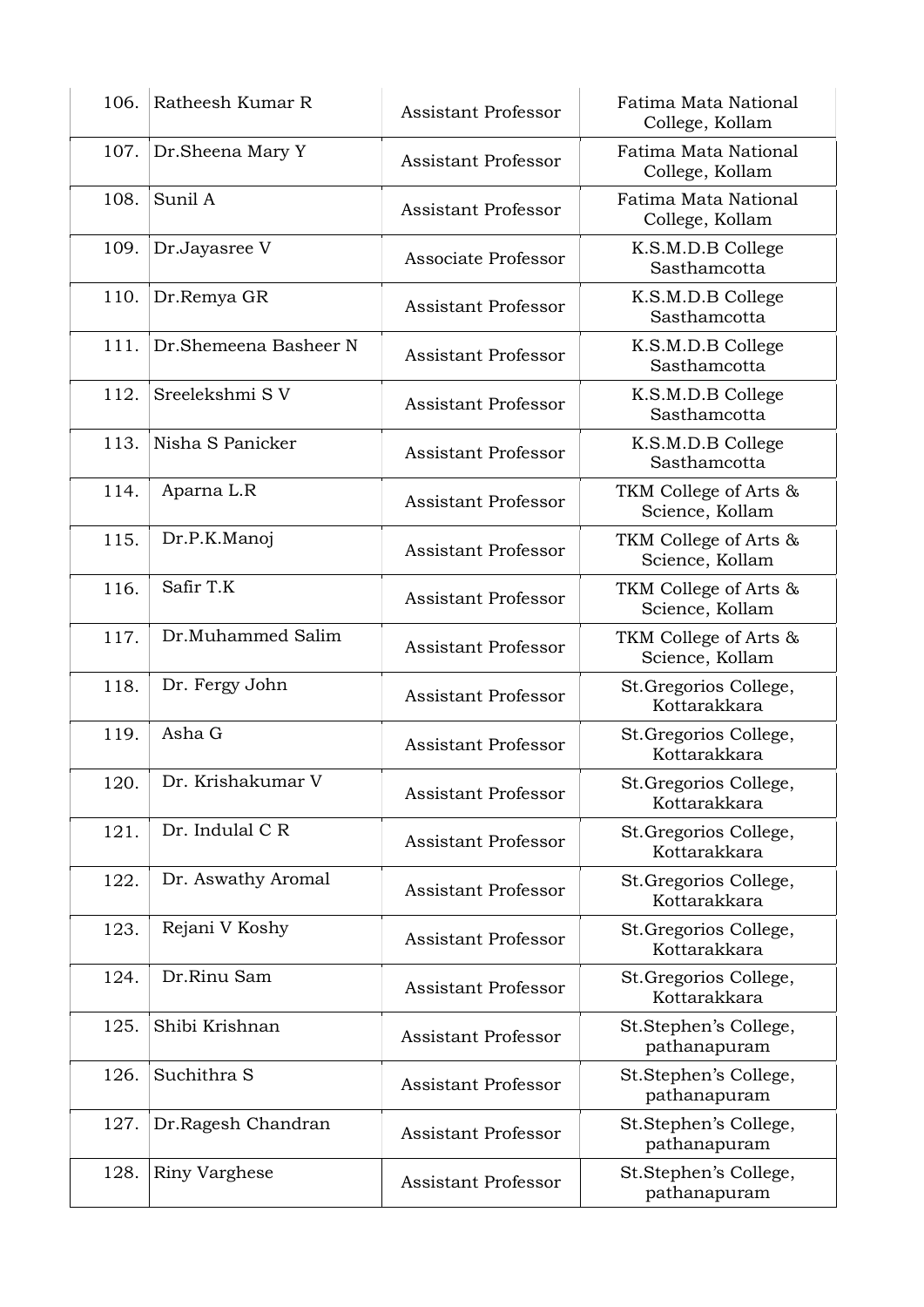| 129. | Seena Sivadas           | <b>Assistant Professor</b>  | St.Stephen's College,<br>pathanapuram      |
|------|-------------------------|-----------------------------|--------------------------------------------|
| 130. | Dr.Pillai Aswathy Mohan | <b>Assistant Professor</b>  | St.Stephen's College,<br>pathanapuram      |
| 131. | Dr.Mary Varghese        | <b>Assistant Professor</b>  | St.Stephen's College,<br>pathanapuram      |
| 132. | Dr.Bindu R.G            | <b>Assistant Professor</b>  | NSS College Nilamel                        |
| 133. | Dr.Rani K Pillai        | <b>Assistant Professor</b>  | NSS College Nilamel                        |
| 134. | Syamkumar S.U           | <b>Assistant Professor</b>  | NSS College Nilamel                        |
| 135. | Devu V.S                | <b>Assistant Professor</b>  | NSS College Nilamel                        |
| 136. | Sindu A Kartha          | <b>Assistant Professor</b>  | NSS College Nilamel                        |
| 137. | Aswathy B.R             |                             | Sree Narayana College for<br>Women, Kollam |
| 138. | Dr.Deepak Nand          |                             | Sree Narayana College for<br>Women, Kollam |
| 139. | Dr.Prasanth S           |                             | Sree Narayana College for<br>Women, Kollam |
| 140. | Krishna Sree R.S        |                             | Sree Narayana College for<br>Women, Kollam |
| 141. | Prabha Jyothi P.S       |                             | Sree Narayana College for<br>Women, Kollam |
| 142. | Resmi S                 |                             | Sree Narayana College for<br>Women, Kollam |
| 143. | Smitha <sub>S</sub>     |                             | Sree Narayana College for<br>Women, Kollam |
| 144. | Sona G Krishnan         |                             | Sree Narayana College for<br>Women, Kollam |
| 145. | Dr. Sajeevkumar G       | <b>Associatet Professor</b> | S N College , Kollam                       |
| 146. | Dr. Sankar S            | <b>Assistant Professor</b>  | S N College, Kollam                        |
| 147. | S Srijith               | Assistant Professor         | S N College, Kollam                        |
| 148. | Asitha L R              | <b>Assistant Professor</b>  | S N College, Kollam                        |
| 149. | Baiju V                 | <b>Assistant Professor</b>  | S N College, Kollam                        |
| 150. | Dr. Roxy M S            | Assistant Professor         | S N College, Kollam                        |
| 151. | Dr Dedhila Devadathan   | Assistant Professor         | S N College, Kollam                        |
| 152. | Dr Vidhya S             | Assistant Professor         | S N College, Kollam                        |
| 153. | Rahna R                 | Assistant Professor         | S N College, Kollam                        |
| 154. | Saranya Babu            | Assistant Professor         | S N College, Kollam                        |
| 155. | Dr Divya N K            | Assistant Professor         | S N College, Kollam                        |
| 156. | Dr.K.C.Bright           | Assistant Professor         | St.John's College, Anchal                  |
| 157. | Dr.Sreeja R             | <b>Assistant Professor</b>  | St.John's College, Anchal                  |
| 158. | Dr. T Pradeep           | Principal                   | SN College, Punalur.                       |
| 159. | Dr Prasanth S           | Assistant Professor         | SN College, Punalur.                       |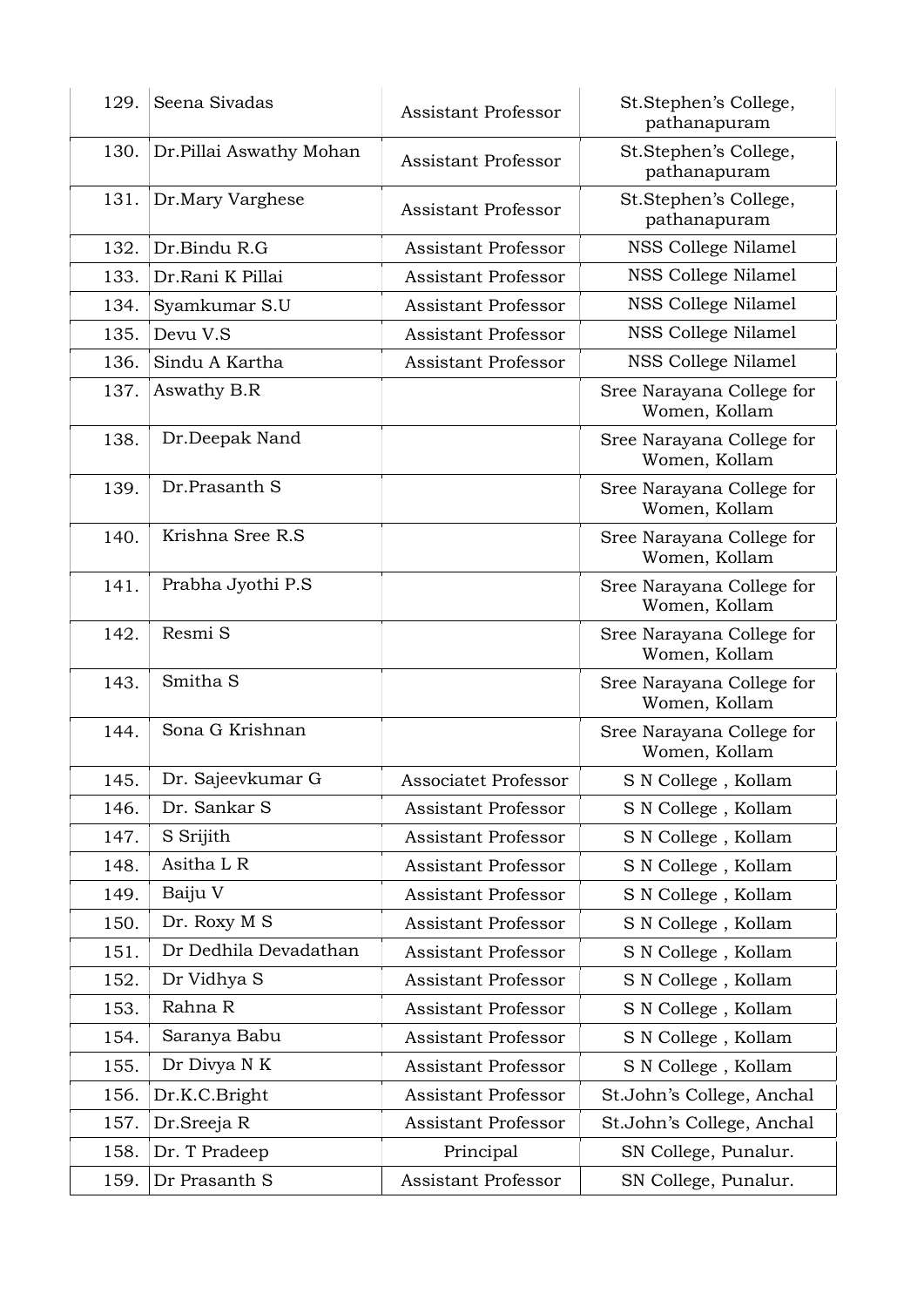| 160. | Dr.Ratheesh R         | <b>Assistant Professor</b> | SN College, Punalur.                 |
|------|-----------------------|----------------------------|--------------------------------------|
| 161. | Lekshmi R.S           | <b>Assistant Professor</b> | SN College, Punalur.                 |
| 162. | Dr.Anooja J Babu      | <b>Assistant Professor</b> | SN College, Punalur.                 |
| 163. | Girija Nair           | <b>Assistant Professor</b> | MMNSS College, Kottiyam              |
| 164. | Dr.Anu Vijayan        | <b>Assistant Professor</b> | MMNSS College, Kottiyam              |
| 165. | Dr.Ratheeshkumar V    | <b>Assistant Professor</b> | MMNSS College, Kottiyam              |
| 166. | Anusha M.G            | <b>Assistant Professor</b> | MMNSS College, Kottiyam              |
| 167. | Syam Kishor K.S       | <b>Assistant Professor</b> | Govt College Ambalappuzha            |
| 168. | Dr.D.Sajan            | <b>Assistant Professor</b> | Bishop Moore College,<br>Mavelikkara |
| 169. | Dr.Lynette Joseph     | <b>Assistant Professor</b> | Bishop Moore College,<br>Mavelikkara |
| 170. | Merin George          | <b>Assistant Professor</b> | Bishop Moore College,<br>Mavelikkara |
| 171. | Jerin Susan John      | <b>Assistant Professor</b> | Bishop Moore College,<br>Mavelikkara |
| 172. | Dr.Arun Aravind       | <b>Assistant Professor</b> | Bishop Moore College,<br>Mavelikkara |
| 173. | Javeesh Alex          | <b>Assistant Professor</b> | Bishop Moore College,<br>Mavelikkara |
| 174. | Ann Mary Jose         | <b>Assistant Professor</b> | Bishop Moore College,<br>Mavelikkara |
| 175. | Dr.Lija K Joy         | <b>Assistant Professor</b> | Bishop Moore College,<br>Mavelikkara |
| 176. | Dr.Ligi Cherian       | Associate Professor        | Christian College,<br>Chengannur     |
| 177. | Dr.Vinoy Thomas       | <b>Assistant Professor</b> | Christian College,<br>Chengannur     |
| 178. | Dr.Hysen Thomas       | <b>Assistant Professor</b> | Christian College,<br>Chengannur     |
| 179. | Dr.A.Abraham          | <b>Assistant Professor</b> | Christian College,<br>Chengannur     |
| 180. | Dr.Tiju Joseph Mathew | <b>Assistant Professor</b> | Christian College,<br>Chengannur     |
| 181. | Dr.Jim Chacko         | <b>Assistant Professor</b> | Christian College,<br>Chengannur     |
| 182. | Dr.S.Bhadrakumary     | Associate Professor        | MSM College, Kayamkulam              |
| 183. | Dr.Anil Kumar K.M     | <b>Assistant Professor</b> | MSM College, Kayamkulam              |
| 184. | Dr.Jyothi G           | <b>Assistant Professor</b> | MSM College, Kayamkulam              |
| 185. | Rajeena I             | Assistant Professor        | MSM College, Kayamkulam              |
| 186. | Anjana R              | <b>Assistant Professor</b> | MSM College, Kayamkulam              |
| 187. | Safeena A             | <b>Assistant Professor</b> | MSM College, Kayamkulam              |
| 188. | Ajeena R              | Assistant Professor        | MSM College, Kayamkulam              |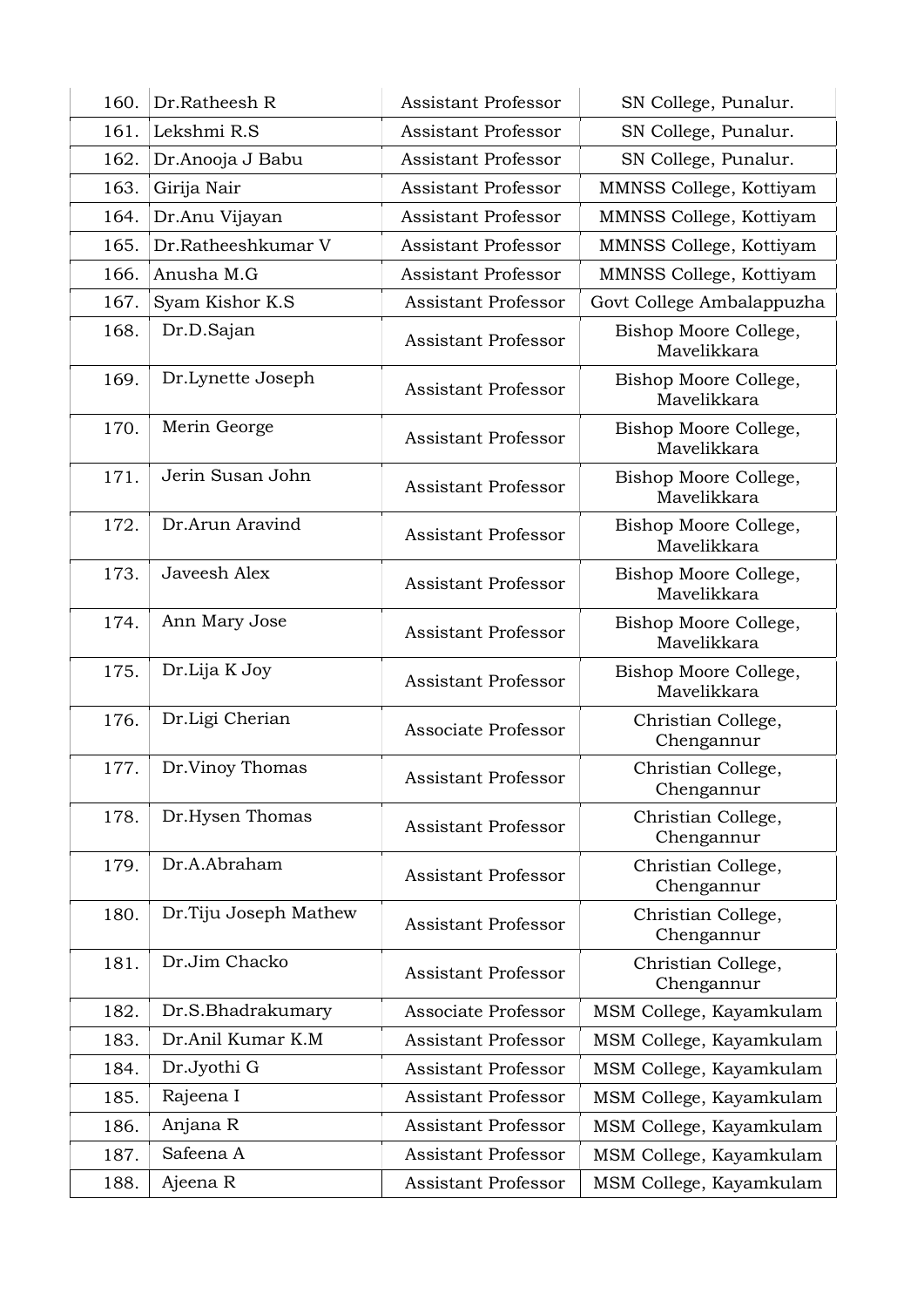| 189. | Dr.Aiswarya A.S              | <b>Assistant Professor</b> | MSM College, Kayamkulam                          |
|------|------------------------------|----------------------------|--------------------------------------------------|
| 190. | Dr.Jayasudha S               | <b>Assistant Professor</b> | NSS College, Cherthala                           |
| 191. | Dr.Rajesh S                  | Assistant Professor        | NSS College, Cherthala                           |
| 192. | Sijina G.S                   | <b>Assistant Professor</b> | NSS College, Cherthala                           |
| 193. | G.Priyadarsini               | <b>Assistant Professor</b> | Sree Narayana College,<br>Cherthala              |
| 194. | Dr.Savitha N                 | <b>Assistant Professor</b> | Sree Narayana College,<br>Cherthala              |
| 195. | Dr.Remya Remanan             | <b>Assistant Professor</b> | Sree Narayana College,<br>Cherthala              |
| 196. | Dr.Gopakumar<br>Ramakrishnan | <b>Assistant Professor</b> | Sree Narayana College,<br>Cherthala              |
| 197. | Dr.Rose Leena Thomas         | <b>Assistant Professor</b> | St.Joseph's College for<br>Women, Alappuzha      |
| 198. | Dr.Sherly T.R                | Associate Professor        | SD College, Alappuzha                            |
| 199. | Dr.Lekshmi S                 | <b>Assistant Professor</b> | SD College, Alappuzha                            |
| 200. | Dr.Sreejith.K.Pisharady      | <b>Assistant Professor</b> | SD College, Alappuzha                            |
| 201. | Dr.Rakesh Chandran S.B       | <b>Assistant Professor</b> | SD College, Alappuzha                            |
| 202. | Dr.Rajesh S.R                | <b>Assistant Professor</b> | SD College, Alappuzha                            |
| 203. | Manju V                      | <b>Assistant Professor</b> | SD College, Alappuzha                            |
| 204. | Dr.Sreekanth J Varma         | <b>Assistant Professor</b> | SD College, Alappuzha                            |
| 205. | Dr.Mini P.A                  | <b>Assistant Professor</b> | St.Michael's College,<br>Cherthala               |
| 206. | Dr.Saneesh Sebastian         | <b>Assistant Professor</b> | St.Michael's College,<br>Cherthala               |
| 207. | Dr. Arun S. Prasad           | <b>Assistant Professor</b> | TK Madhava Memorial<br>College, Nangiarkulangara |
| 208. | Dr. Tintu R.                 | <b>Assistant Professor</b> | TK Madhava Memorial<br>College, Nangiarkulangara |
| 209. | Induja I.J.                  | <b>Assistant Professor</b> | TK Madhava Memorial<br>College, Nangiarkulangara |
| 210. | Dr. Chalana S.R.             | <b>Assistant Professor</b> | TK Madhava Memorial<br>College, Nangiarkulangara |
| 211. | Dr. Siji Narendran N.K.      | <b>Assistant Professor</b> | TK Madhava Memorial<br>College, Nangiarkulangara |
| 212. | Dr.Ananth Kumar R.T          | <b>Assistant Professor</b> | Sree Ayyappa College,<br>Eramallikkara           |
| 213. | Dr.Saravana Kumar S          | <b>Assistant Professor</b> | NSS College,<br>Pandalam, Pathanamthitta         |
| 214. | Dr. Vijayakumar S            | <b>Assistant Professor</b> | NSS College,<br>Pandalam, Pathanamthitta         |
| 215. | Dr.Anjali R                  | <b>Assistant Professor</b> | NSS College,<br>Pandalam, Pathanamthitta         |